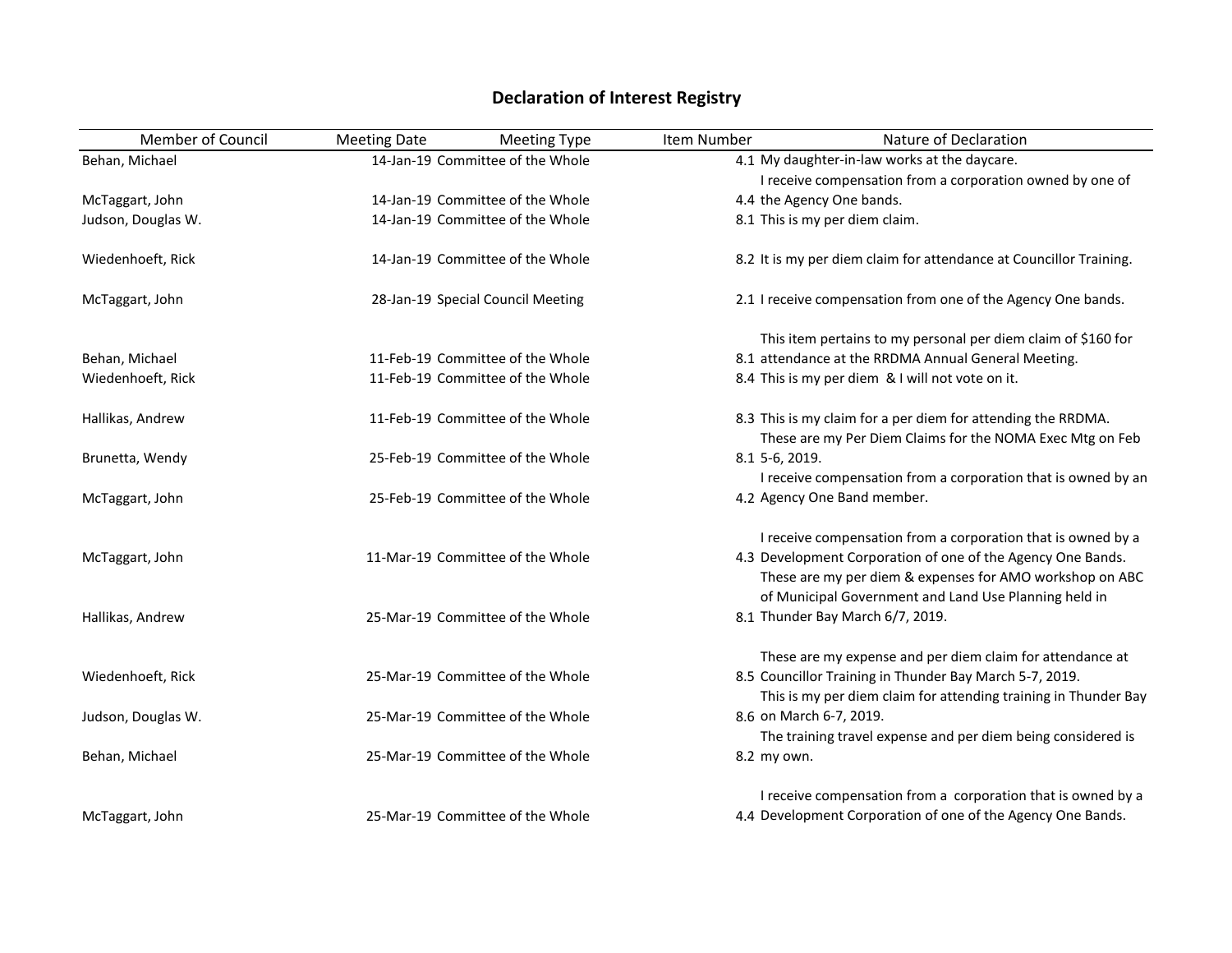|                    |                                  | This is an expense requisition that I have submitted in regards<br>to travel to Thunder Bay for courses of 'As a Member of |  |
|--------------------|----------------------------------|----------------------------------------------------------------------------------------------------------------------------|--|
|                    |                                  | Council What you Need to Know' and 'Land Use Plannning:                                                                    |  |
| McTaggart, John    | 25-Mar-19 Committee of the Whole | 8.4 Beyond the Basics'                                                                                                     |  |
|                    | 25-Mar-19 Committee of the Whole |                                                                                                                            |  |
| Brunetta, Wendy    |                                  | 8.3 These are my per diem and expenses.                                                                                    |  |
|                    |                                  | I receive compensation from a corporation that is owned by a                                                               |  |
| McTaggart, John    | 8-Apr-19 Committee of the Whole  | 4.1 Development Corporation of one of the Agency One Bands.                                                                |  |
|                    |                                  | For my attendance at the 'As a Member of Council What You                                                                  |  |
|                    |                                  | Need to Know' and 'Land Use Planning: Beyond the Basics' on                                                                |  |
| Caul, June         | 8-Apr-19 Committee of the Whole  | 8.1 March 5, 6, 7 2019.                                                                                                    |  |
|                    |                                  | I receive compensation from a corporation that is owned by a                                                               |  |
| McTaggart, John    | 22-Apr-19 Committee of the Whole | 4.4 Development Corporation of one of the Agency One Bands.                                                                |  |
|                    |                                  | I am a director of one of the organizations which applied for                                                              |  |
| Judson, Douglas W. | 22-Apr-19 Committee of the Whole | 4.5 Moffat Funding (I did not attend this meeting).                                                                        |  |
|                    |                                  | I am a director of the non-profit organization that has                                                                    |  |
| Judson, Douglas W. | 13-May-19 Regular Council        | 3.4 requested the resolution/proclamation.                                                                                 |  |
| Brunetta, Wendy    | 13-May-19 Committee of the Whole | 9.3 I am related to the successful bidder.                                                                                 |  |
|                    |                                  | The travel expense and per diem being considered are my                                                                    |  |
| Behan, Michael     | 13-May-19 Committee of the Whole | 8.3 own.                                                                                                                   |  |
|                    |                                  | The NOMA conference was held in Thunder Bay on April 23-26,                                                                |  |
|                    |                                  | 2019. I am claiming pecuniary interest as this is my travel                                                                |  |
| Caul, June         | 13-May-19 Committee of the Whole | 8.2 expense and per diem claim for this conference.                                                                        |  |
| Wiedenhoeft, Rick  | 13-May-19 Committee of the Whole | 4.1 My son is employed by TofFF.                                                                                           |  |
| Wiedenhoeft, Rick  | 13-May-19 Committee of the Whole | 8.4 These are my expenses & per diem claim for attending NOMA.                                                             |  |
|                    |                                  | This is my per diem claim for attendance at NOMA's                                                                         |  |
| Judson, Douglas W. | 27-May-19 Committee of the Whole | 8.3 conference in 2019.                                                                                                    |  |
| Judson, Douglas W. | 27-May-19 Regular Council        | 2.3 I am a board director of this organization.                                                                            |  |
|                    |                                  | My personal expenses & travel per diem for NOMA Conf. on                                                                   |  |
| Brunetta, Wendy    | 27-May-19 Committee of the Whole | 8.1 Apr 23rd in Thunder Bay.                                                                                               |  |
| Brunetta, Wendy    | 27-May-19 Regular Council        | 7.7 I am related to the successful bidder.                                                                                 |  |
|                    |                                  | I report directly to one of the applicants as part of a work                                                               |  |
| McTaggart, John    | 27-May-19 Committee of the Whole | 7.4 contract that I have.                                                                                                  |  |